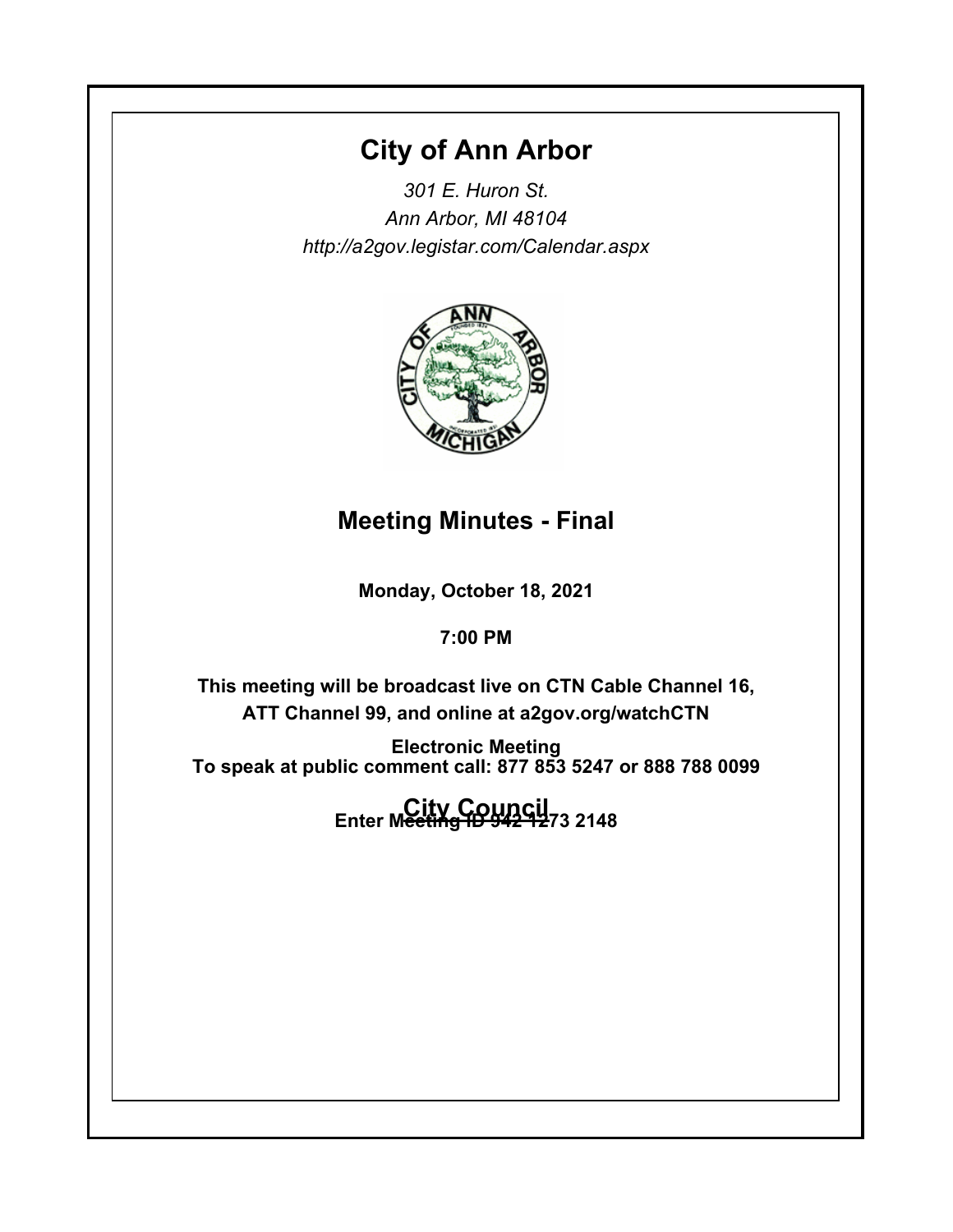#### **CALL TO ORDER**

*Mayor Christopher Taylor called the electronic meeting of the Ann Arbor City Council to order at 7:00 p.m. in accordance with State and local health orders.*

#### **MOMENT OF SILENCE**

*Council stood for a moment of silence.*

#### **PLEDGE OF ALLEGIANCE**

*Mayor Taylor led council in the recitation of the Pledge of Allegiance.*

#### **ROLL CALL OF COUNCIL**

*All participating remotely from the City of Ann Arbor, Washtenaw County, Michigan.*

Mayor Christopher Taylor, Councilmember Julie Grand, Councilmember Jeff Hayner, Councilmember Kathy Griswold, Councilmember Elizabeth Nelson, Councilmember Ali Ramlawi, Councilmember Erica Briggs, Councilmember Lisa Disch, Councilmember Linh Song, Councilmember Jen Eyer and Councilmember Travis Radina **Present:** 11 -

#### **APPROVAL OF AGENDA**

**A motion was made by Councilmember Radina, seconded by Councilmember Disch, that the Agenda be approved as presented. On a voice vote, the Mayor declared the motion carried.**

#### **AC COMMUNICATIONS FROM THE CITY ADMINISTRATOR**

*Assistant City Administrator John Fournier thanked Council for the opportunity to serve as interim City Administrator. He stated staff welcomed Mr. Milton Dohoney on his first day today as the new Interim City Administrator.* 

*Mr. Fournier presented the following written reports for the information of Council:*

**AC-1 [21-1820](http://a2gov.legistar.com/gateway.aspx?M=L&ID=28746)** Memo Regarding Resolution to Approve a Professional Services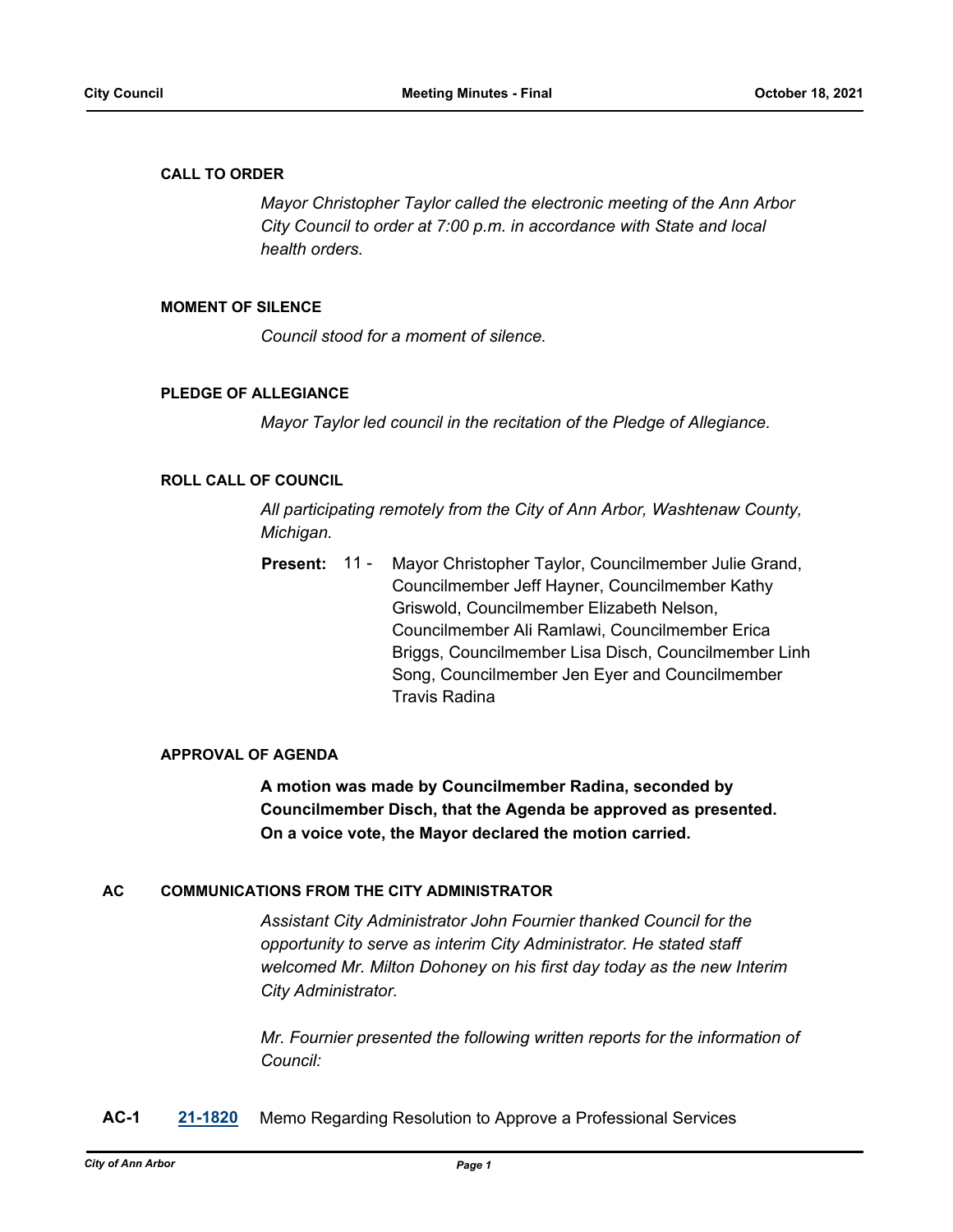Agreement with DLZ Michigan, Inc. for Engineering Design Services for the E. Medical Center Drive Bridge Rehabilitation and Widening Project (\$1,011,319.29) (RFP 21-20) (Legistar File 21-1442)

#### **Received and Filed**

- **AC-2 [21-1840](http://a2gov.legistar.com/gateway.aspx?M=L&ID=28766)** Memorandum from City Administrator Response to Resolution R-18-291 FY22Q1 Equity and Inclusion Report - October 18, 2021 **Received and Filed**
- **AC-3 [21-1837](http://a2gov.legistar.com/gateway.aspx?M=L&ID=28763)** Agenda Response Memo and eComments October 18, 2021

#### **Received and Filed**

**AC-4 [21-1861](http://a2gov.legistar.com/gateway.aspx?M=L&ID=28787)** City Administrator's Report - October 18, 2021

### **Received and Filed**

#### **INT INTRODUCTIONS**

**INT-1 [21-1822](http://a2gov.legistar.com/gateway.aspx?M=L&ID=28748)** Co-Op Month 2021 proclamation

*Mayor Taylor read a proclamation recognizing October as Co-Op month. A copy of the proclamation is on file in the City Clerk's Office.*

#### **Received and Filed**

**PUBLIC COMMENTARY - RESERVED TIME (3 MINUTES PER SPEAKER)**

**\* (SPEAKERS ARE NOT PERMITTED TO GRANT THEIR RESERVED TIME TO AN ALTERNATE SPEAKER)**

**\* ACCOMMODATIONS CAN BE MADE FOR PERSONS NEEDING ASSISTANCE WHILE ADDRESSING COUNCIL**

**FOR ZOOM MEETINGS, PHONE CALLERS CAN PRESS \*9 TO RAISE HANDS AND \*6 TO UNMUTE THEIR PHONES WHEN CALLED UPON TO SPEAK.**

**Erich Zechar - Resolution to Approve a Professional Services Agreement for the E. Medical Center Drive Bridge Rehabilitation (DC-1) 1.**

> *Erich Zechar, resident, spoke in opposition to DC-1, the expansion of the Medical Center Drive bridge, as written. Mr. Zechar stated more attention*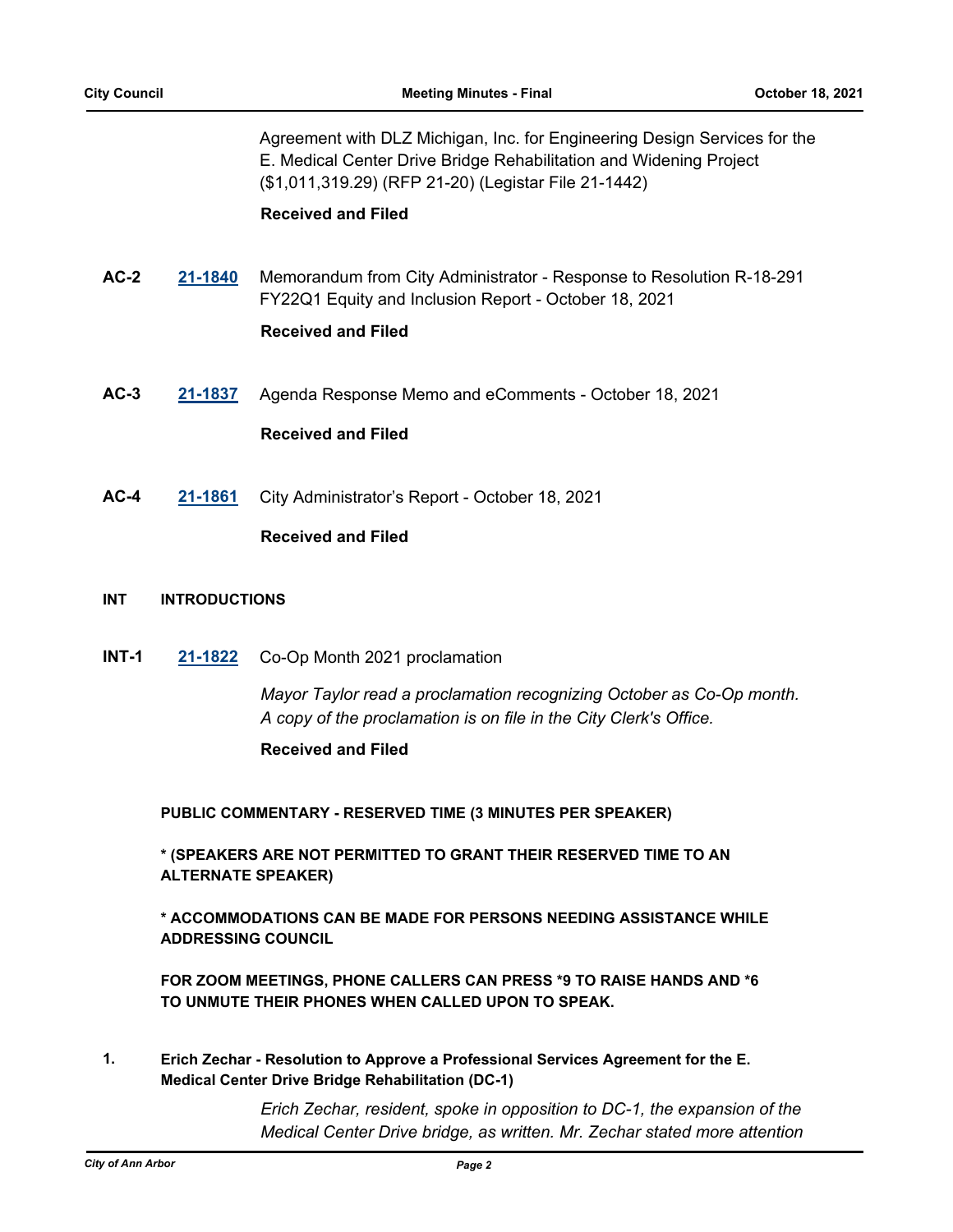#### *needs to be given to pedestrian safety.*

#### **Michelle Hughes - Resolution to Approve a Professional Service Agreement for the E. Medical Center Drive Bridge Rehabilitation (DC-1) 2.**

*Michelle Hughes, resident, spoke about DC-1 and the widening of the Medical Center Bridge.*

#### **Carrie Rheingans - Resolution to Support COVID Vaccination Among Ann Arbor City Council (DC-3) 3.**

*Carrie Rheingans, resident, spoke in support of mask and vaccine mandates, especially for public sector employees and officials.*

#### **CC COMMUNICATIONS FROM COUNCIL**

*COUNCILMEMBER SONG*

*Councilmember Song spoke about the end of the downtown street closures for the season. She noted that many restaurants stated this helped increase their sales during the pandemic.*

### *COUNCILMEMBER DISCH*

*Councilmember Disch provided an update on the Barton Drive construction project.*

### *COUNCILMEMBER GRISWOLD*

*Councilmember Griswold thanked the public speakers for their comments. She also spoke about the balance in power relating to decision-making.*

### *COUNCILMEMBER HAYNER*

*Councilmember Hayner spoke about the upcoming City special election, noting there are four Charter amendment proposals on the ballot.* 

*COUNCILMEMBER BRIGGS*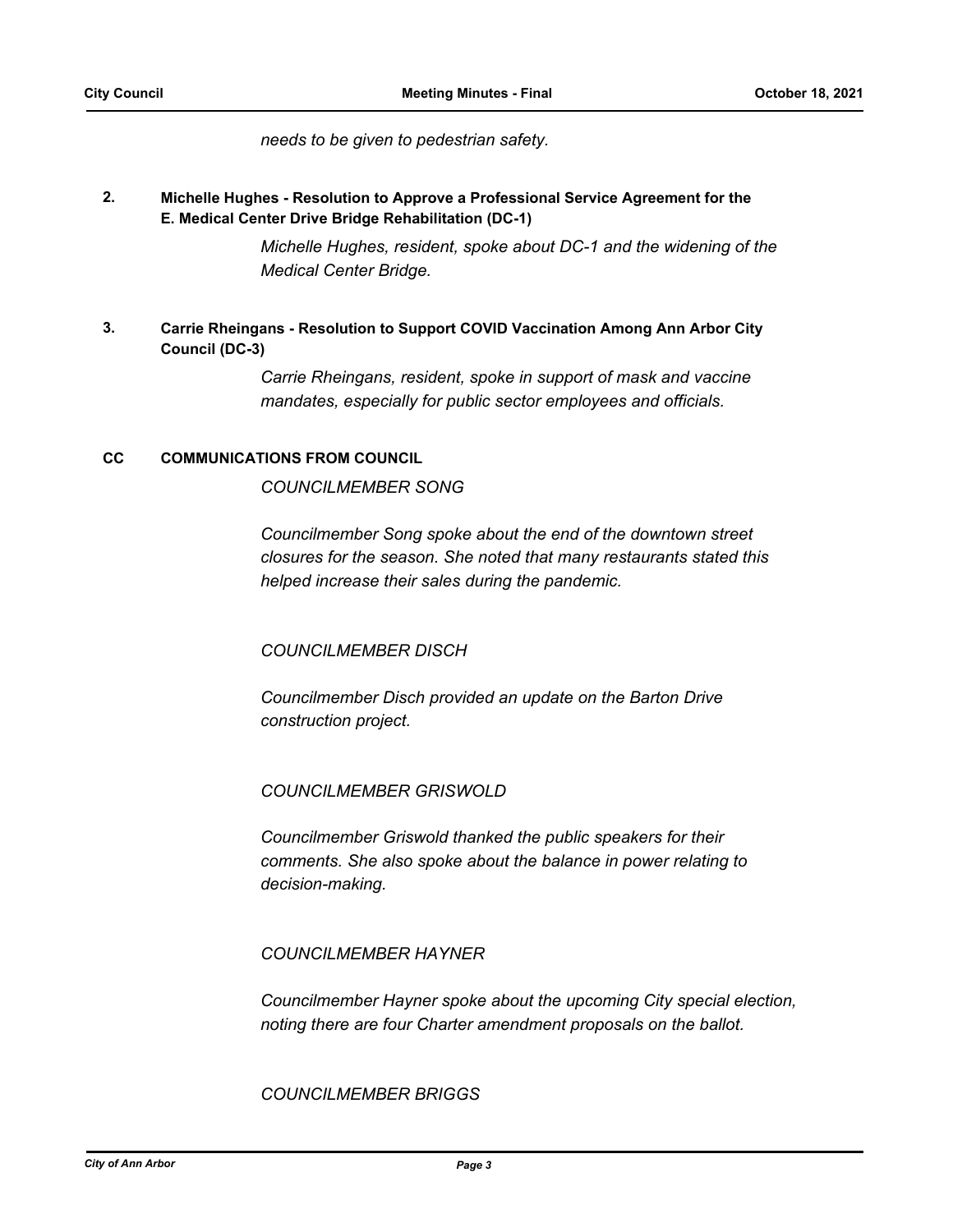*Councilmember Briggs highlighted the many years of experience and expertise of the City's engineering staff.*

*COUNCILMEMBER EYER*

*Councilmember Eyer stated she is happy to address any questions that voters might have about the City's ballot proposals.*

*COUNCILMEMBER GRAND*

*Councilmember Grand congratulated the staff of OSI for their recent report regarding sustainable energy options.*

#### *COUNCILMEMBER NELSON*

*Councilmember Nelson stated her resident newsletter includes information for residents about the ballot.* 

*Councilmember Nelson recognized the passing of Jean King, an attorney from Ann Arbor who played a role in the feminist movement.*

*COUNCILMEMBER RAMLAWI*

*Councilmember Ramlawi expressed concern about the historic low voter turnout in odd-year elections.*

#### **MC COMMUNICATIONS FROM THE MAYOR**

*None.*

#### **CA CONSENT AGENDA**

#### **CONSENT AGENDA ITEMS REMOVED**

*With unanimous consent of Council, the following Consent Agenda items were removed from the Consent Agenda and placed at the end of same:*

*CA-3 Resolution to Authorize a Professional Service Agreement with Sam Schwartz Consultants, LLC., for the Moving Together Towards*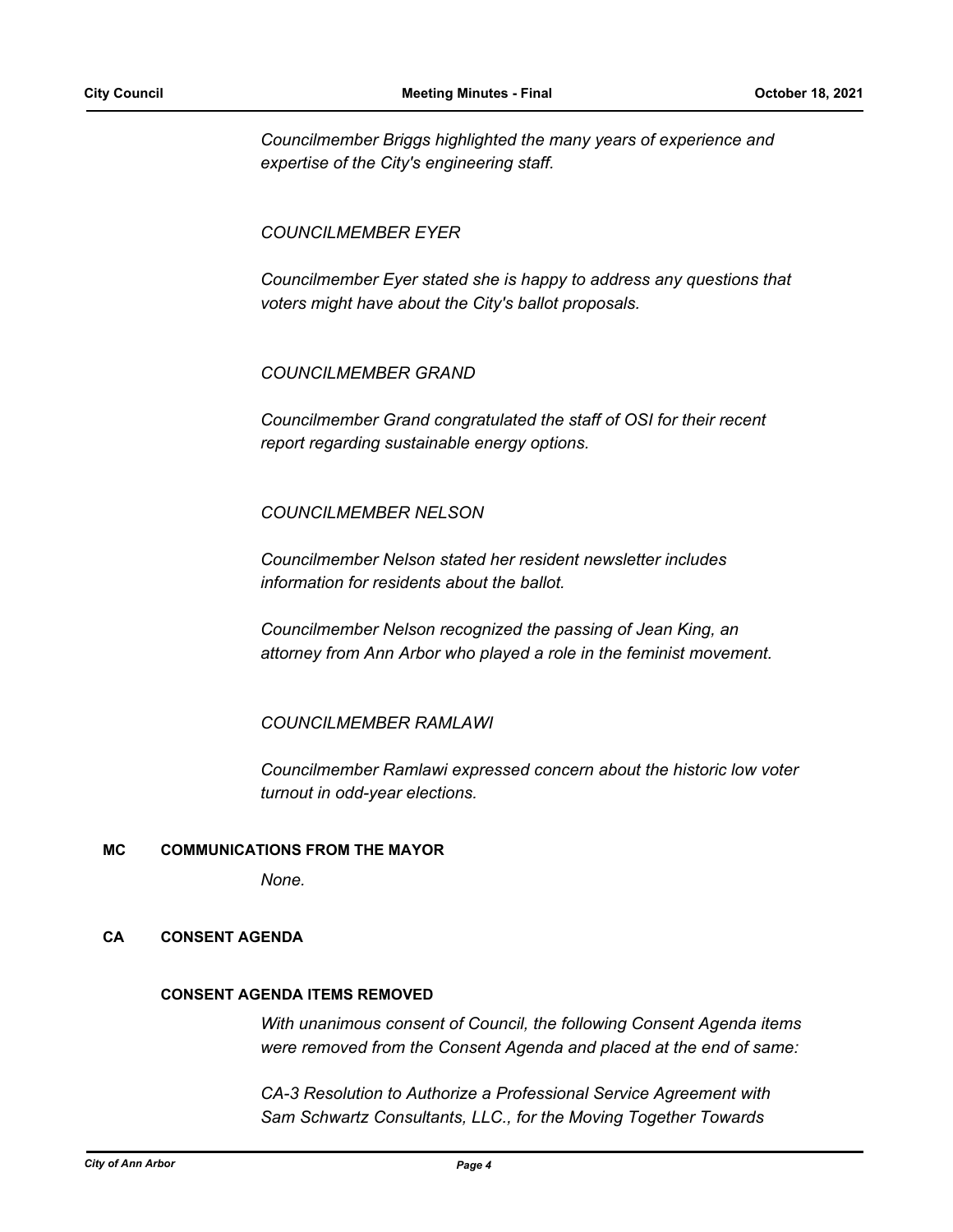*Vision Zero Action Plan and Associated Engineering Services (RFP 21-25) (\$362,739.30) (8 Votes Required)*

#### **Passed on consent agenda**

**A motion was made by Councilmember Briggs, seconded by Councilmember Grand, that the following Consent Items be approved as presented. On a voice vote, the Mayor declared the motion carried unanimously, thus satisfying the eight-vote requirements of CA-1, CA-4, CA-8 and CA-11.**

#### **CA-1 21-1592 Enactment No: R-21-383 Approved**

Resolution to Award a Construction Contract to Hoffman Brothers, Inc. in the amount of \$339,886.46 (ITB 4689) for the Schoolgirls Glen Culvert Replacement Project and to Appropriate \$200,000.00 from the Stormwater Sewer System Fund Balance **(8 Votes Required)**

#### **CA-2 21-1657 Enactment No: R-21-384 Approved**

Resolution to Approve the Purchase of 75 Streetlight Luminaires from Graybar Electric Company, Inc. through the Michigan Delivering Extended Agreements Locally (MIDEAL) (\$37,500.00)

#### **CA-4 21-1616 Enactment No: R-21-385 Approved**

Resolution to Approve a Change Order with Toter LLC for Solid Waste Containers (\$50,000.00, total Purchase Order of \$148,000.00) and Appropriate \$50,000.00 from fund balance (**8 Votes Required**)

#### **CA-5 21-1602 Enactment No: R-21-386 Approved**

Resolution to Approve a Second Amendment to the Professional Services Agreement with CalAmp, Inc. for Tracking Fees and Annual Maintenance and Support of the Automated Vehicle Locator (AVL) Units for FY2022 - FY2024 (\$43,680, Annually)

#### **CA-6 21-1619 Enactment No: R-21-387 Approved**

Resolution to Approve Purchase of VMware Licensing and Support from CDW Government LLC (\$31,844.45)

#### **CA-7 21-1695 Enactment No: R-21-388 Approved**

Resolution to Approve a Purchase Order to Bellefeuil, Szur and Associates,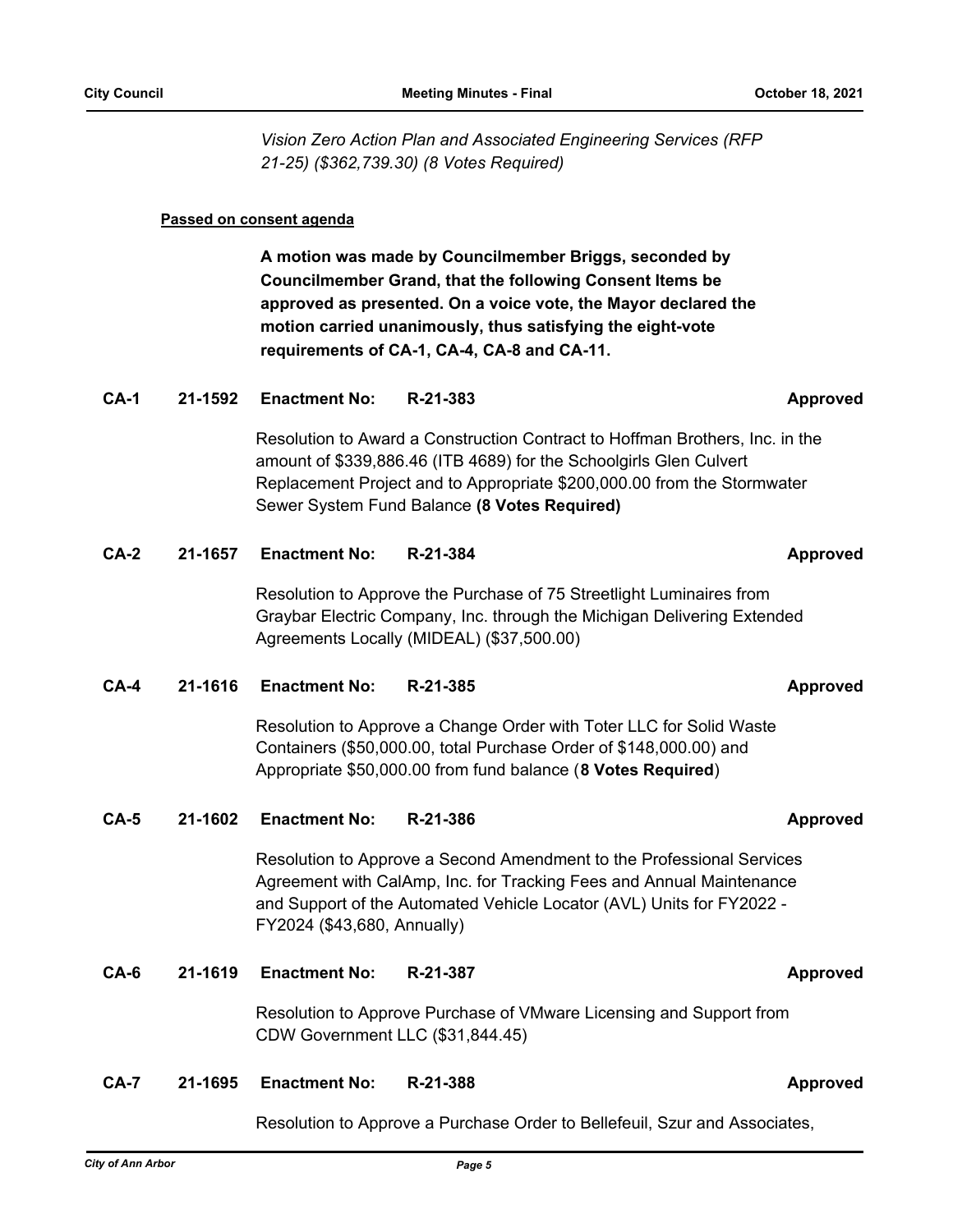Inc. ("BS&A") for Annual Software Maintenance and Support for FY2022 (\$28,201.00)

#### **CA-8 21-1704 Enactment No: R-21-389 Approved**

Resolution to Accept and Appropriate Emergency Management Performance Grant Funds and Approve FY 2021 Emergency Management Performance Grant Agreement for Ann Arbor Emergency Management Program (\$42,976.00) (**8 Votes Required**)

#### **CA-9 21-1631 Enactment No: R-21-390 Approved**

Resolution to Approve a Professional Services Agreement with Washtenaw County for Case Management Services (Revenue up to \$45,000.00)

**CA-10 21-1579 Enactment No: R-21-391 Approved**

A Resolution to Apply for a Grant for \$45,000 for a Reconnaissance Level Historic Resource Survey of the Old Fourth Ward Historic District

**CA-11 21-1739 Enactment No: R-21-392 Approved**

Resolution to Accept an Easement for Public Right-of-Way at 725 Stimson Street from H&B Enterprises **(8 Votes Required)**

#### **CA-3 21-1656 Enactment No:**

## **A motion was made by Councilmember Griswold, seconded by Councilmember Briggs, that the Resolution be approved.**

Resolution to Authorize a Professional Service Agreement with Sam Schwartz Consultants, LLC., for the Moving Together Towards Vision Zero Action Plan and Associated Engineering Services (RFP 21-25) (\$362,739.30) **(8 Votes Required)**

#### **21-1656 Enactment No: Postponed**

**A motion was made by Councilmember Griswold, seconded by Councilmember Ramlawi, that the Resolution be postponed until the 2nd meeting in November. On a roll call, the vote was as follows with the Mayor declaring the motion defeated:**

**Yeas:** 2 - Councilmember Griswold and Councilmember Ramlawi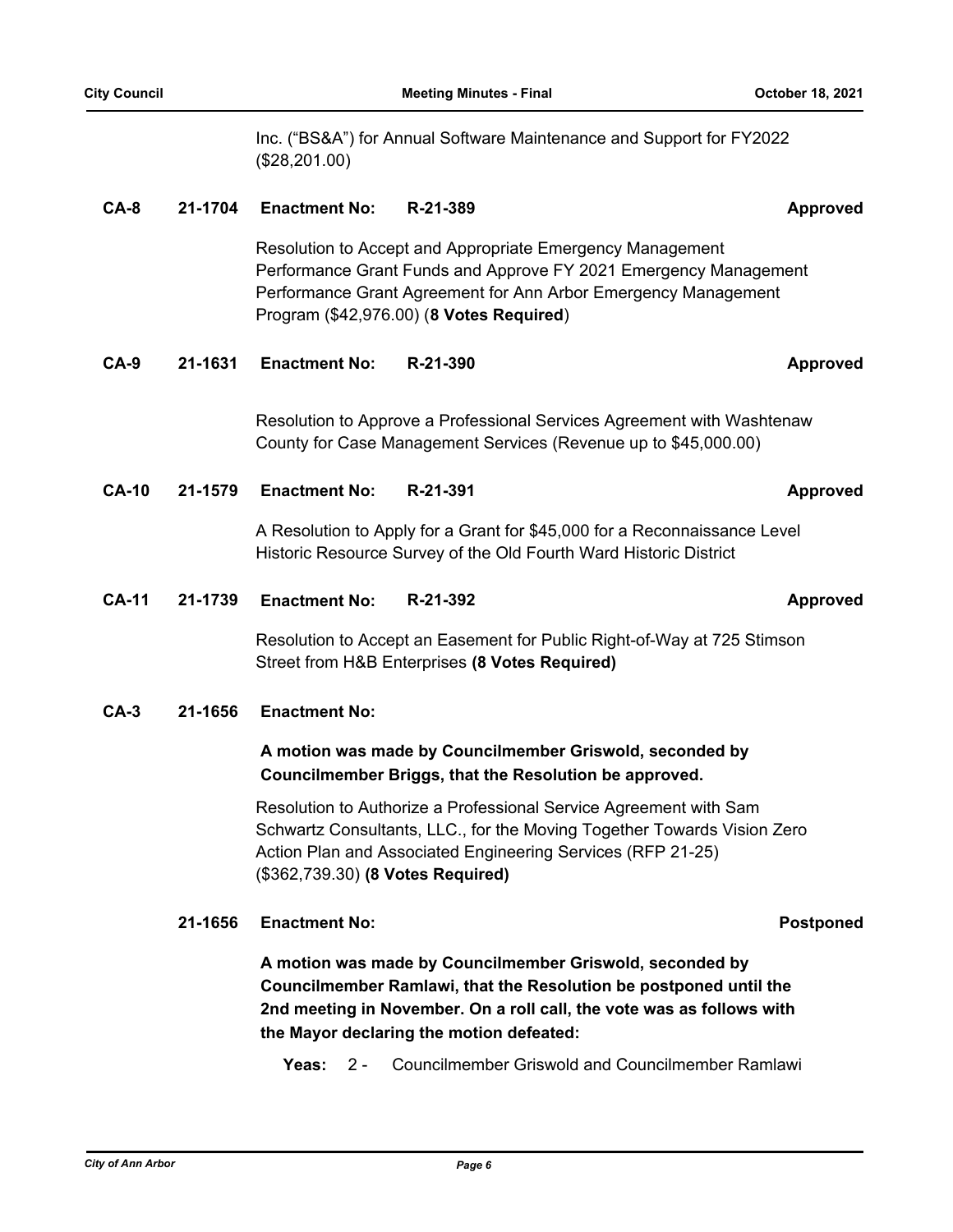Nays: 9 - Mayor Taylor, Councilmember Grand, Councilmember Hayner, Councilmember Nelson, Councilmember Briggs, Councilmember Disch, Councilmember Song, Councilmember Eyer and Councilmember Radina 9 -

Resolution to Authorize a Professional Service Agreement with Sam Schwartz Consultants, LLC., for the Moving Together Towards Vision Zero Action Plan and Associated Engineering Services (RFP 21-25) (\$362,739.30) **(8 Votes Required)**

### **21-1656 Enactment No: R-21-393 Approved**

**The question being, the motion that was made by Councilmember Griswold, seconded by Councilmember Briggs, that the Resolution be approved. On a roll call, the vote was as follows with the Mayor declaring the motion carried:**

- **Yeas:** Mayor Taylor, Councilmember Grand, Councilmember Nelson, Councilmember Ramlawi, Councilmember Briggs, Councilmember Disch, Councilmember Song, Councilmember Eyer and Councilmember Radina Yeas:  $9 -$
- **Nays:** 2 Councilmember Hayner and Councilmember Griswold

Resolution to Authorize a Professional Service Agreement with Sam Schwartz Consultants, LLC., for the Moving Together Towards Vision Zero Action Plan and Associated Engineering Services (RFP 21-25) (\$362,739.30) **(8 Votes Required)**

#### **PUBLIC HEARINGS (3 MINUTES PER SPEAKER) PH**

## **FOR ZOOM MEETINGS, PHONE CALLERS CAN PRESS \*9 TO RAISE HANDS AND \*6 TO UNMUTE THEIR PHONES WHEN CALLED UPON TO SPEAK.**

**PH-1 [21-1496](http://a2gov.legistar.com/gateway.aspx?M=L&ID=28422)** An Ordinance to Amend Section 5.15.2 of Chapter 55 (Unified Development Code) of Title V of Code of The City of Ann Arbor - (Remove Warehousing and Indoor Storage in C2B Districts) (ORD-21-29)

> *A public hearing was conducted on the proposed Ordinance to Amend Section 5.15.2 of Chapter 55 (Unified Development Code) of Title V of Code of The City of Ann Arbor - (Remove Warehousing and Indoor Storage in C2B Districts) (ORD-21-29). Notice of public hearing was published September 30, 2021.*

*Seeing no one present for comment, Mayor Taylor declared the hearing closed.*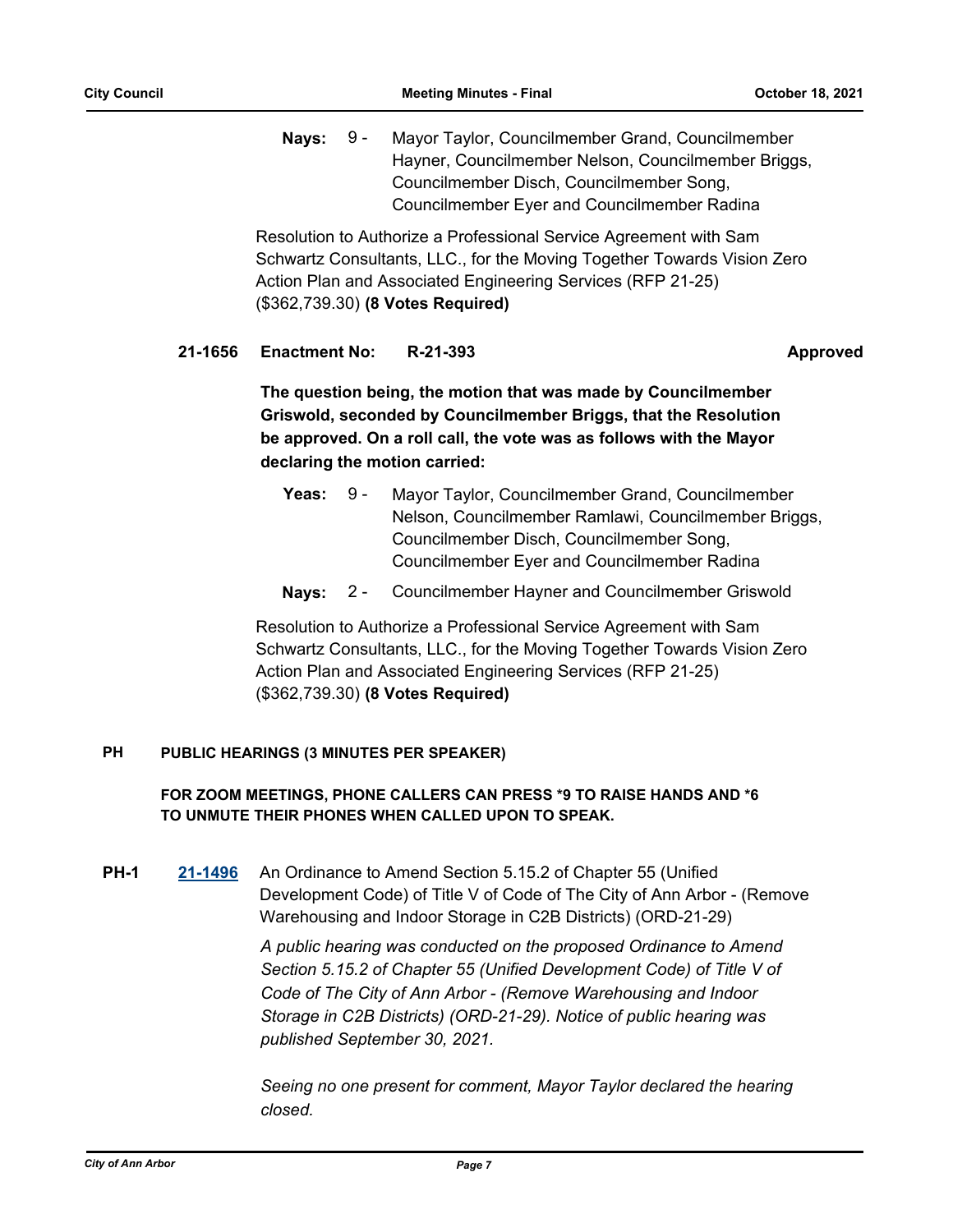#### **Held and Closed**

**PH-2 [21-1651](http://a2gov.legistar.com/gateway.aspx?M=L&ID=28577)** An Ordinance to Add Chapter 104 (Energy and Water Benchmarking) to Title VIII of the Code of the City of Ann Arbor (ORD-21-30)

> *A public hearing was conducted on the proposed Ordinance to Add Chapter 104 (Energy and Water Benchmarking) to Title VIII of the Code of the City of Ann Arbor (ORD-21-30). Notice of public hearing was published October 7, 2021.*

> *Seeing no one present for comment, Mayor Taylor declared the hearing closed.*

**Held and Closed**

#### **PH-3 21-1650 Enactment No:** And Conserversion **Held and Closed**

#### **Held and Closed**

Resolution to Approve Concord Pines Site Plan, Wetland Use Permit and Development Agreement, 660 Earhart Road (CPC Recommendation: Approval - 9 Yeas and 0 Nays)

*A public hearing was conducted on the proposed Resolution to Approve Concord Pines Site Plan, Wetland Use Permit and Development Agreement, 660 Earhart Road (CPC Recommendation: Approval - 9 Yeas and 0 Nays). Notice of public hearing was published September 30, 2021.*

*The following persons were present to speak at the hearing:*

*Anne Bannister, Ward One, spoke in opposition, stating concerns about the destruction of the woodland.*

*Tom Stulberg, resident, spoke in opposition, stating the City and the developer can do better.*

*Seeing no further comment, the Mayor declared the public hearing closed.*

### **A APPROVAL OF COUNCIL MINUTES**

**A-1 [21-1772](http://a2gov.legistar.com/gateway.aspx?M=L&ID=28698)** Special Work Session of September 21, Special Session of September 27 and Regular Session Meeting Minutes of October 4, 2021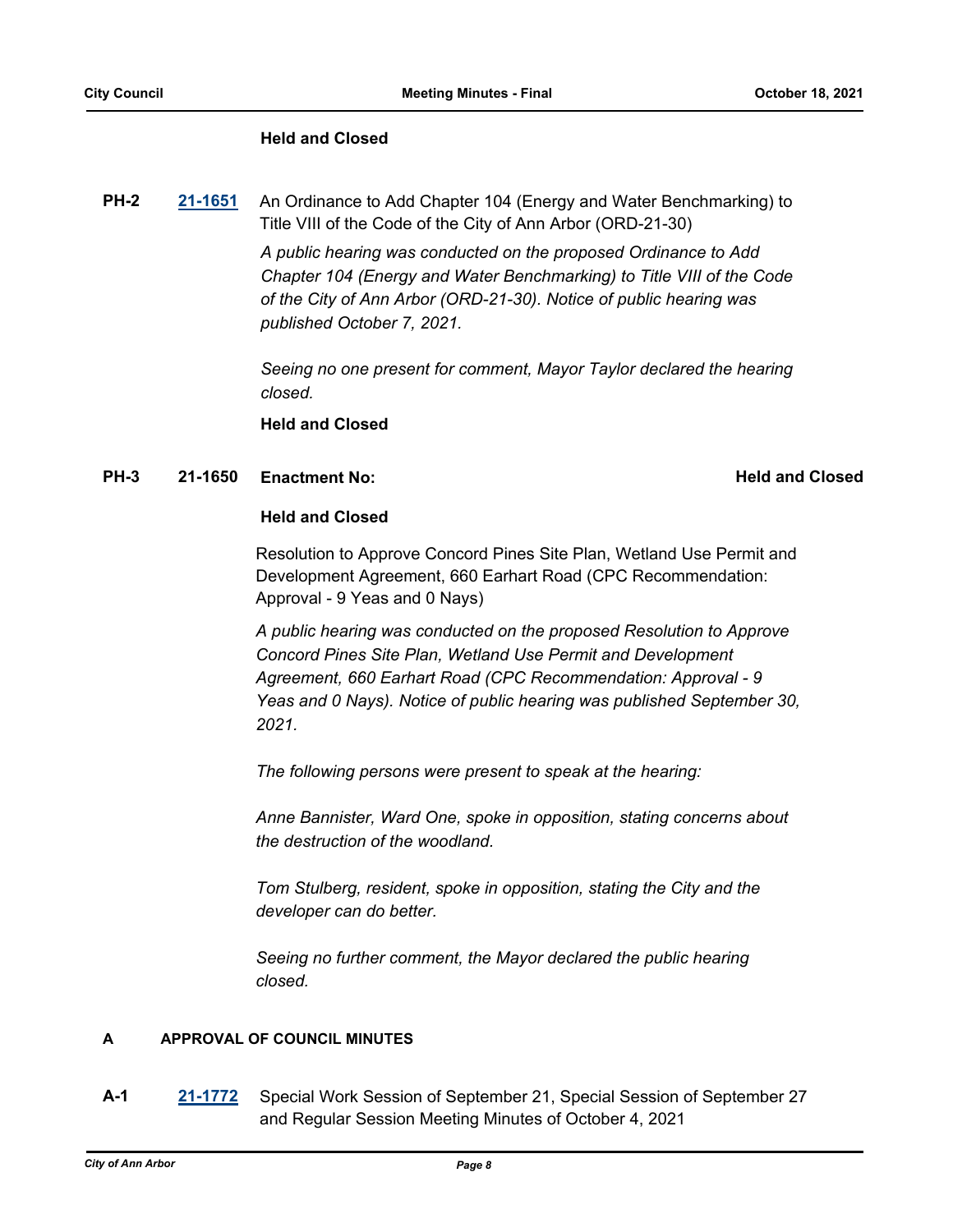**A motion was made by Councilmember Griswold, seconded by Councilmember Disch, that the Special Work Session of September 21, Special Session of September 27 and Regular Session Meeting Minutes of October 4, 2021 be approved. On a voice vote, the Mayor declared the motion carried.**

### **B ORDINANCES - SECOND READING**

**B-1 [21-1496](http://a2gov.legistar.com/gateway.aspx?M=L&ID=28422)** An Ordinance to Amend Section 5.15.2 of Chapter 55 (Unified Development Code) of Title V of Code of The City of Ann Arbor - (Remove Warehousing and Indoor Storage in C2B Districts) (ORD-21-29)

> **A motion was made by Councilmember Radina, seconded by Councilmember Disch, that the Ordinance be adopted on Second Reading. On a voice vote, the Mayor declared the motion carried.**

**B-2 [21-1651](http://a2gov.legistar.com/gateway.aspx?M=L&ID=28577)** An Ordinance to Add Chapter 104 (Energy and Water Benchmarking) to Title VIII of the Code of the City of Ann Arbor (ORD-21-30)

> **A motion was made by Councilmember Briggs, seconded by Councilmember Disch, that the Ordinance be adopted on Second Reading.**

**A motion was made by Councilmember Ramlawi, seconded by Councilmember Hayner, that the Ordinance be postponed at Second Reading until November 1, 2021. On a roll call, the vote was as follows with the Mayor declaring the motion defeated:**

- Yeas: 3 Councilmember Hayner, Councilmember Griswold and Councilmember Ramlawi 3 -
- Nays: 8 Mayor Taylor, Councilmember Grand, Councilmember Nelson, Councilmember Briggs, Councilmember Disch, Councilmember Song, Councilmember Eyer and Councilmember Radina 8 -

**The question being, the motion that was made by Councilmember Briggs, seconded by Councilmember Disch, that the Ordinance be adopted on Second Reading. On a roll call, the vote was as follows with the Mayor declaring the motion carried:**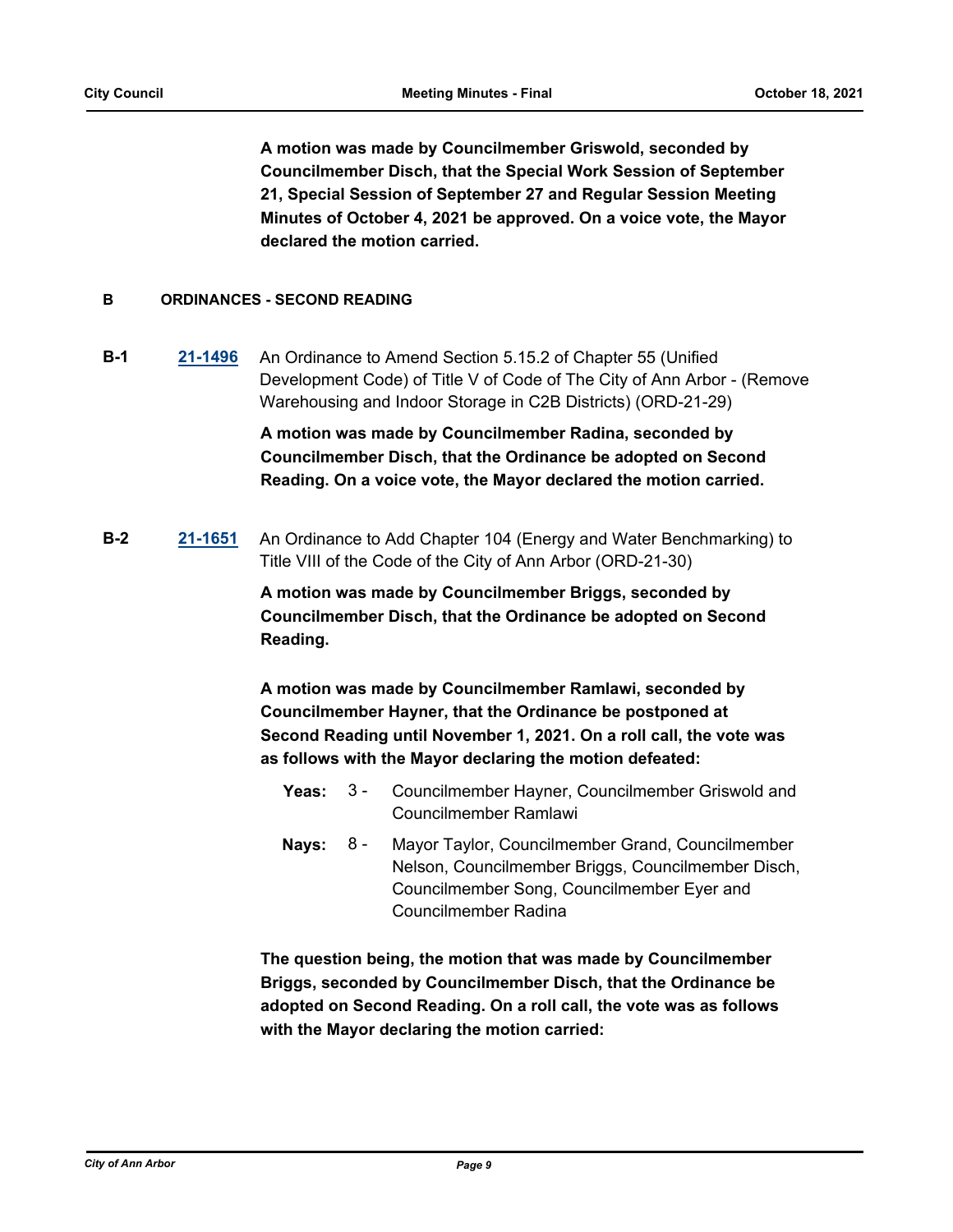**Yeas:** Mayor Taylor, Councilmember Grand, Councilmember Hayner, Councilmember Griswold, Councilmember Nelson, Councilmember Ramlawi, Councilmember Briggs, Councilmember Disch, Councilmember Song, Councilmember Eyer and Councilmember Radina Yeas: 11 -

**Nays:** 0

#### **C ORDINANCES - FIRST READING**

**C-1 [21-1545](http://a2gov.legistar.com/gateway.aspx?M=L&ID=28471)** An Ordinance to Amend Chapter 55 (Zoning), Rezoning of 1.24 Acres from TWP (Township District) to R2A (Two-Family District), Issa Property, 201 Scio Church (CPC Recommendation: Approval - 9 Yeas and 0 Nays) (ORD-21-31)

> **A motion was made by Councilmember Disch, seconded by Councilmember Eyer, that the Ordinance be approved on First Reading and should be returned by 11/15/2021. On a voice vote, the Mayor declared the motion carried.**

**C-2 [21-1813](http://a2gov.legistar.com/gateway.aspx?M=L&ID=28739)** An Ordinance to Add Chapter 74 to Title VI of the Code of the City of Ann Arbor Which Shall Be Entitled "General Health" and to Add Sections 6:650 - 6:653 (Sanitation Supplies in Public Restrooms) (ORD-21-32)

> **A motion was made by Councilmember Disch, seconded by Councilmember Grand, that the Ordinance be approved on First Reading and should be returned by 11/15/2021. On a voice vote, the Mayor declared the motion carried.**

#### **RECESS**

*Mayor Taylor called a recess at 9:29 p.m. and reconvened the meeting at 9:40 p.m.*

**C-3 [21-1825](http://a2gov.legistar.com/gateway.aspx?M=L&ID=28751)** An Ordinance to Amend Sections 1:451 to 1:455 of Chapter 17, Reapportionment of Wards, of Title I of the Code of the City of Ann Arbor (ORD-21-33)

> **A motion was made by Councilmember Grand, seconded by Councilmember Disch, that the Ordinance be approved on First Reading and should be returned by 11/1/2021. On a voice vote, the Mayor declared the motion carried.**

**DB New Business - Boards and Commissions:**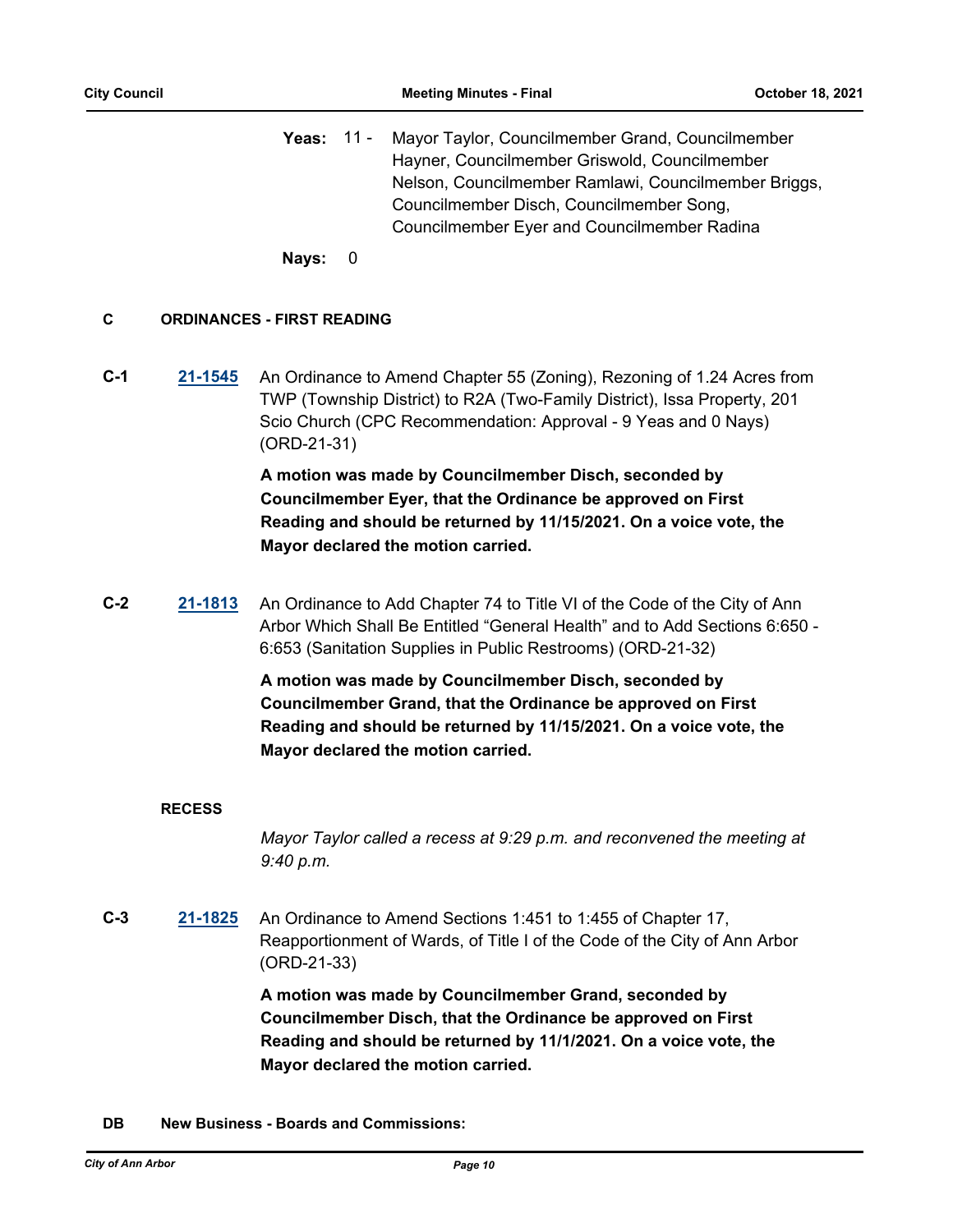#### **DB-1 21-1650 Enactment No: R-21-394 Approved**

**A motion was made by Councilmember Griswold, seconded by Councilmember Disch, that the Resolution be approved. On a roll call, the vote was as follows with the Mayor declaring the motion carried:**

- Yeas: 8 Mayor Taylor, Councilmember Grand, Councilmember Nelson, Councilmember Briggs, Councilmember Disch, Councilmember Song, Councilmember Eyer and Councilmember Radina 8 -
- **Nays:** 3 Councilmember Hayner, Councilmember Griswold and Councilmember Ramlawi  $3 -$

Resolution to Approve Concord Pines Site Plan, Wetland Use Permit and Development Agreement, 660 Earhart Road (CPC Recommendation: Approval - 9 Yeas and 0 Nays)

#### **C New Business - Staff:**

- **D MOTIONS AND RESOLUTIONS**
- **DC Unfinished Business Council:**
- **DC-1 21-1442 Enactment No:**

### **A motion was made by Councilmember Briggs, seconded by Councilmember Disch, that the Resolution be approved.**

Resolution to Approve a Professional Services Agreement with DLZ Michigan, Inc. for Engineering Design Services for the E. Medical Center Drive Bridge Rehabilitation and Widening Project (\$1,011,319.29) (RFP 21-20)

### **21-1442 Enactment No: Amended**

**A motion was made by Councilmember Briggs, seconded by Councilmember Griswold, that the Resolution be amended as follows:**

**Add New RESOLVED Clause:**

**RESOLVED, The final design will utilize the additional width and**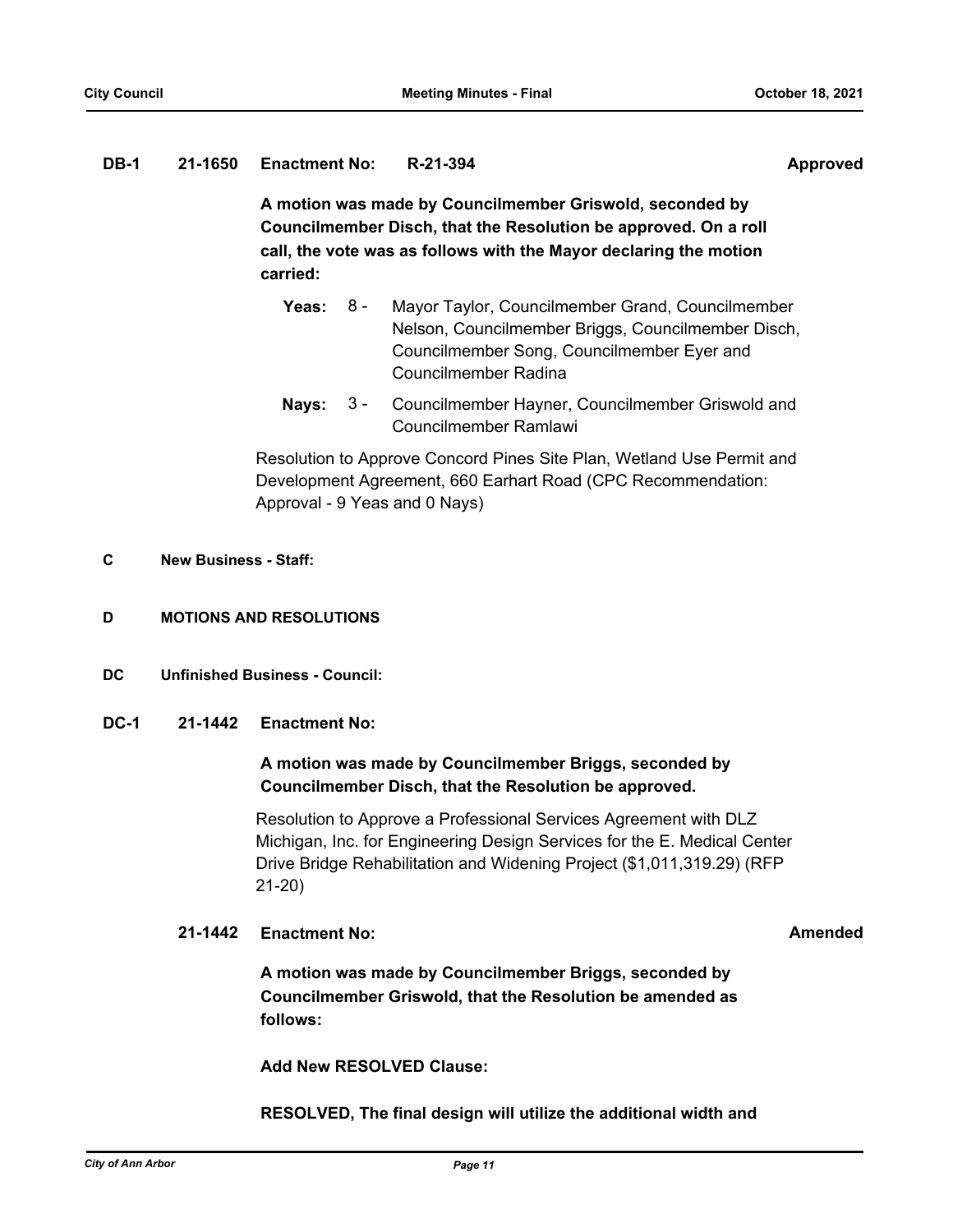**capacity to facilitate and encourage multimodal travel (e.g. transit, carpool, bike);**

## **On a roll call, the vote was as follows with the Mayor declaring the motion carried:**

| Yeas: | 6 - | Councilmember Grand, Councilmember Briggs,         |
|-------|-----|----------------------------------------------------|
|       |     | Councilmember Disch, Councilmember Song,           |
|       |     | <b>Councilmember Eyer and Councilmember Radina</b> |

Nays: 5 - Mayor Taylor, Councilmember Hayner, Councilmember Griswold, Councilmember Nelson and Councilmember Ramlawi  $5 -$ 

Resolution to Approve a Professional Services Agreement with DLZ Michigan, Inc. for Engineering Design Services for the E. Medical Center Drive Bridge Rehabilitation and Widening Project (\$1,011,319.29) (RFP 21-20)

### **21-1442 Enactment No: Amended**

**A motion was made by Councilmember Briggs, seconded by Councilmember Eyer, that the Resolution be amended as follows:**

**Add New RESOLVED Clause:**

**RESOLVED, That Council directs the City Administrator to negotiate an amendment to the contract with DLZ to design the east-west pathway connection under the East Medical Center Drive Bridge and develop a cost estimate for construction, and that the City Administrator be authorized to approve this amendment to the contract;** 

# **On a roll call, the vote was as follows with the Mayor declaring the motion carried:**

- **Yeas:** Mayor Taylor, Councilmember Grand, Councilmember Hayner, Councilmember Griswold, Councilmember Nelson, Councilmember Briggs, Councilmember Disch, Councilmember Song, Councilmember Eyer and Councilmember Radina Yeas:  $10 -$
- **Nays:** 1 Councilmember Ramlawi

Resolution to Approve a Professional Services Agreement with DLZ Michigan, Inc. for Engineering Design Services for the E. Medical Center Drive Bridge Rehabilitation and Widening Project (\$1,011,319.29) (RFP 21-20)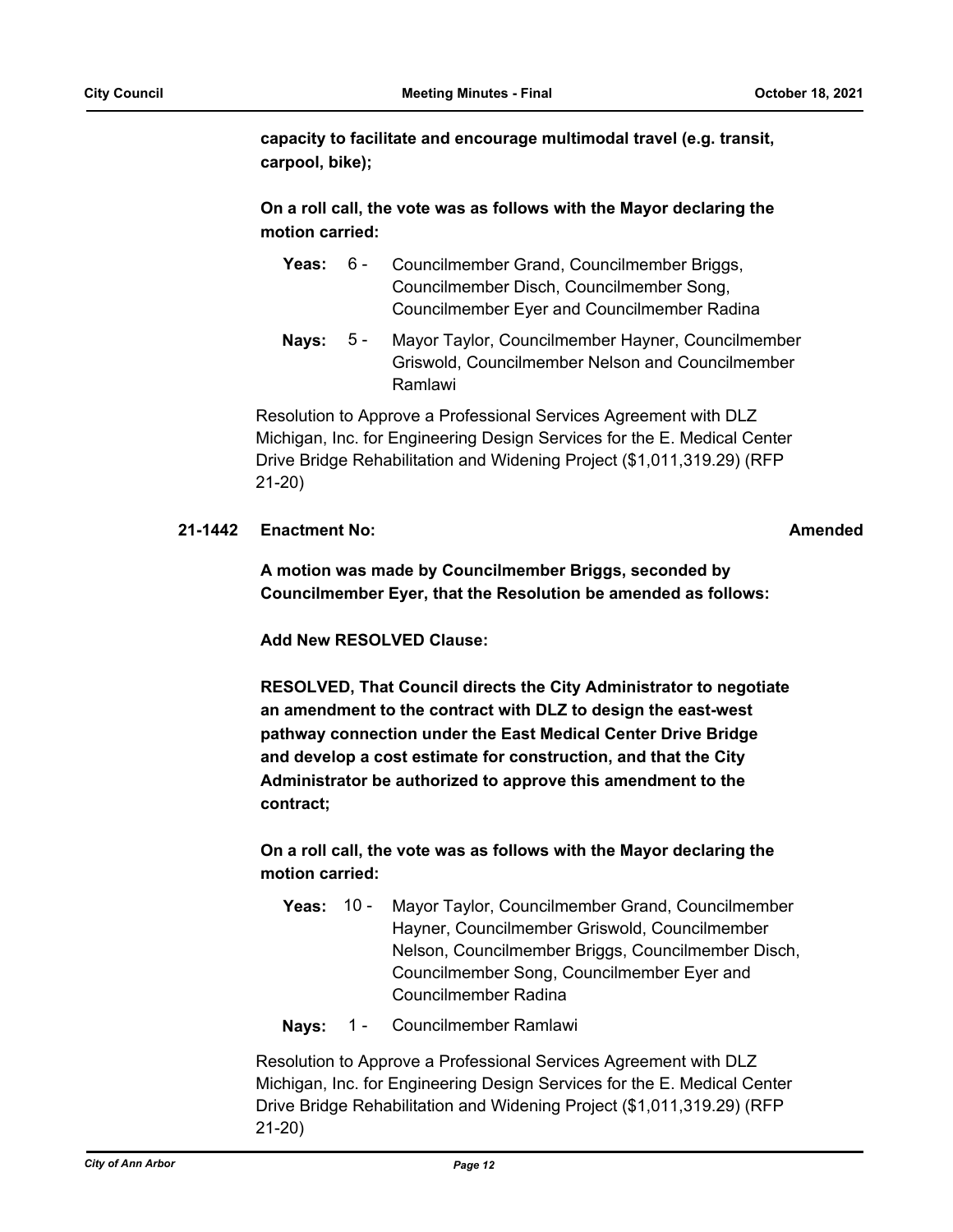# **21-1442 Enactment No: R-21-395 Approved as Amended**

**The question being, the motion that was made by Councilmember Briggs, seconded by Councilmember Disch, that the Resolution be approved as amended. On a roll call, the vote was as follows with the Mayor declaring the motion carried:**

**Yeas:** Mayor Taylor, Councilmember Grand, Councilmember Hayner, Councilmember Griswold, Councilmember Nelson, Councilmember Ramlawi, Councilmember Briggs, Councilmember Disch, Councilmember Song, Councilmember Eyer and Councilmember Radina Yeas: 11 -

### **Nays:** 0

Resolution to Approve a Professional Services Agreement with DLZ Michigan, Inc. for Engineering Design Services for the E. Medical Center Drive Bridge Rehabilitation and Widening Project (\$1,011,319.29) (RFP 21-20)

#### **DC New Business - Council:**

### **DC-2 21-1769 Enactment No:**

## **Councilmember Disch moved, seconded by Councilmember Grand, that the Resolution be approved.**

Resolution to Direct Public Engagement and Final Recommendation for the Use of Federal ARP Funds

#### **21-1769 Enactment No: Amended**

#### **Amended**

Resolution to Direct Public Engagement and Final Recommendation for the Use of Federal ARP Funds

*Councilmember Hayner moved the following amendment, seconded by Councilmember Ramlawi:*

*Amend final RESOLVED Clause as follows:*

*RESOLVED, That the City Council directs the City Administrator to provide a final report on the prioritization and spending plan for the ARP dollars to the City Council not later than [December 6, 2021] MARCH 1, 2022.*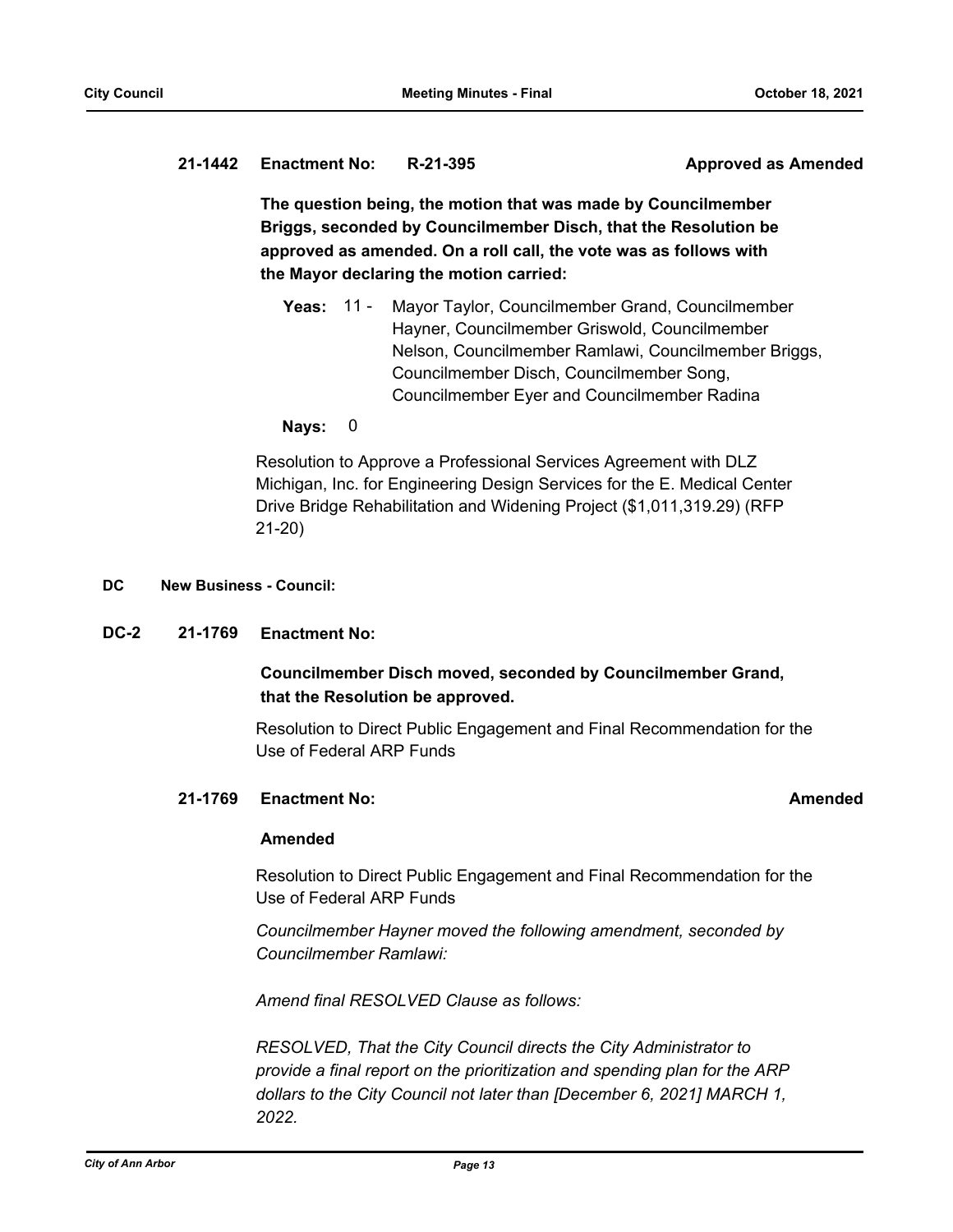*[Brackets] indicate deleted language. ALL CAPS indicate new language.*

*The amendment was considered friendly by the Body.*

### **21-1769 Enactment No: R-21-396 Approved as Amended**

**The question being, the motion that was made by Councilmember Disch, seconded by Councilmember Grand, that the Resolution be approved as amended. On a voice vote, the Mayor declared the motion carried.**

Resolution to Direct Public Engagement and Final Recommendation for the Use of Federal ARP Funds

### **DC-3 21-1829 Enactment No: Deleted from Agenda**

#### **Deleted from Agenda**

Resolution to Support COVID Vaccination Among Ann Arbor City Council **(Deleted from Agenda 10/18/21)**

#### **DS New Business - Staff:**

**CLOSED SESSION UNDER THE MICHIGAN OPEN MEETINGS ACT, INCLUDING BUT NOT LIMITED TO, LABOR NEGOTIATIONS STRATEGY, PURCHASE OR LEASE OF REAL PROPERTY, PENDING LITIGATION AND ATTORNEY/CLIENT PRIVILEGED COMMUNICATIONS SET FORTH OR INCORPORATED IN MCLA 15.268 (C), (D) (E), AND (H).**

*None.*

#### **E & F CLERK'S REPORT OF COMMUNICATIONS, PETITIONS AND REFERRALS**

**E The following communications were referred as indicated:**

#### **Passed on consent agenda**

**A motion was made by Councilmember Disch, seconded by Councilmember Hayner, that the Clerk's Report of Communications, Petitions and Referrals be approved as presented. On a voice vote, the Mayor declared the motion carried.**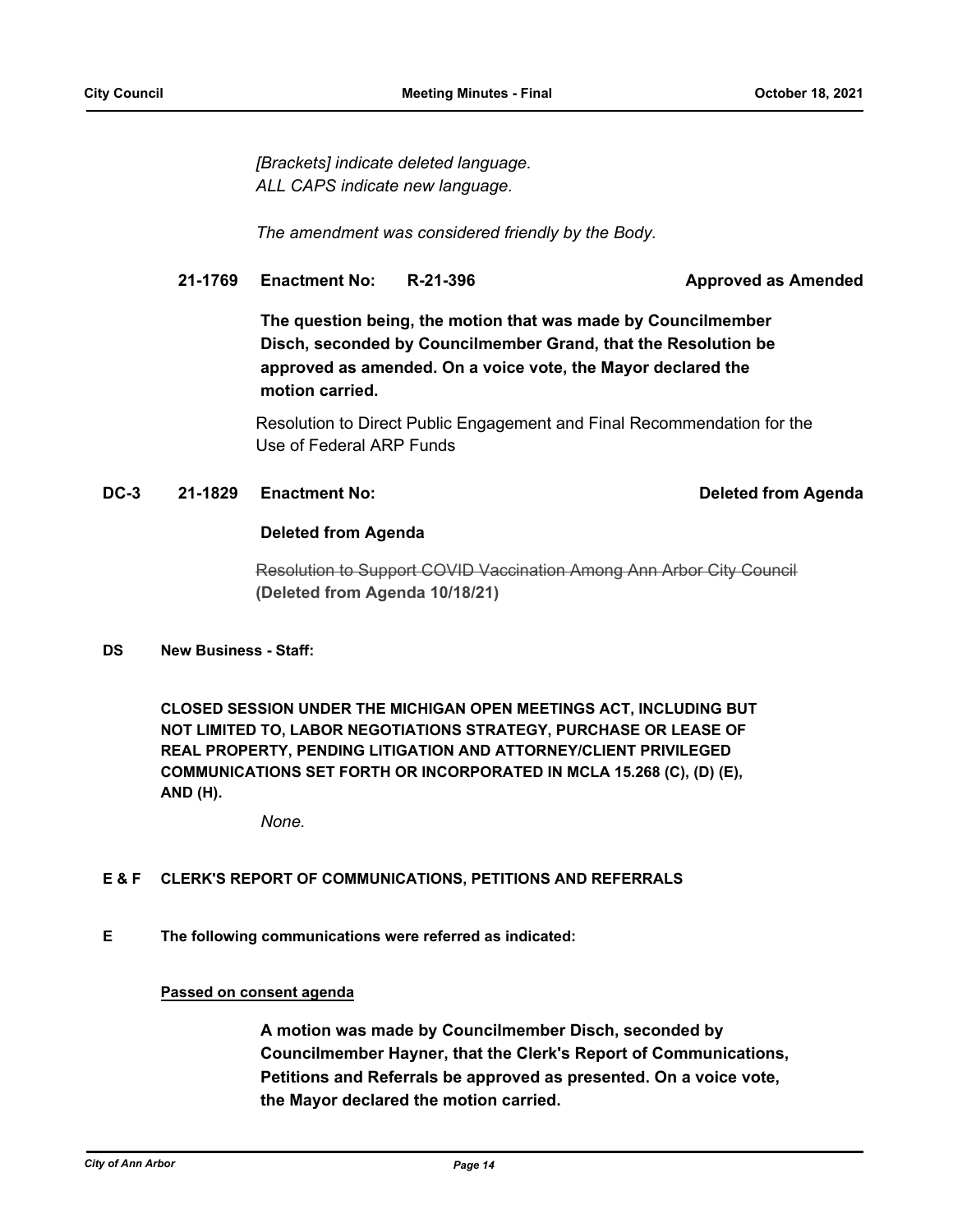| $E-1$ | 21-1756                                         | Communication from Michigan Department of Environment, Great Lakes,<br>and Energy (EGLE) regarding Revised Submission of National Pollutant<br>Discharge Elimination Systems (NPDES) Municipal Application Form<br>(Reissuance): Permit No. MIG760045, Submission Reference No.<br>HP6-N0WC-CZMTZ - Ann Arbor WWTP - Public Services - Sustainability |  |
|-------|-------------------------------------------------|-------------------------------------------------------------------------------------------------------------------------------------------------------------------------------------------------------------------------------------------------------------------------------------------------------------------------------------------------------|--|
| $E-2$ | 21-1760                                         | Resolution 2021-38 from Scio Township Urging Ann Arbor City Council to<br>Improve the City Water Treatment Plant in Lieu of Purchasing Water from<br>Great Lakes Water Authority - Public Services - Water Treatment -<br>Sustainability                                                                                                              |  |
| $E-3$ | 21-1726                                         | Sarah Burch - Resignation from the Independent Community Police<br><b>Oversight Commission</b>                                                                                                                                                                                                                                                        |  |
| $E-4$ | 21-1784                                         | Rishi Narayan - Resignation from the Ann Arbor Downtown Development<br>Authority                                                                                                                                                                                                                                                                      |  |
| $E-5$ | 21-1824                                         | Communication dated October 12, 2021 from Attorney Steven C. Liedel<br>Regarding the City's Mandatory COVID-19 Vaccination Policy                                                                                                                                                                                                                     |  |
| F     | The following minutes were received for filing: |                                                                                                                                                                                                                                                                                                                                                       |  |
| $F-1$ | 21-1505                                         | Minutes of the July 28, 2021 ZBA Meeting                                                                                                                                                                                                                                                                                                              |  |
| $F-2$ | 21-1576                                         | <b>Commission On Disability Issues June Meeting Minutes</b>                                                                                                                                                                                                                                                                                           |  |
| $F-3$ | 21-1609                                         | August 2021 Transportation Commission Meeting Minutes                                                                                                                                                                                                                                                                                                 |  |
| $F-4$ | 21-1622                                         | Airport Advisory Committee Minutes - July 21, 2021                                                                                                                                                                                                                                                                                                    |  |
| $F-5$ | 21-1691                                         | LDFA Board Meeting Minutes - August 26, 2021                                                                                                                                                                                                                                                                                                          |  |
| $F-6$ | 21-1746                                         | Insurance Board Meeting Minutes - September 23, 2021                                                                                                                                                                                                                                                                                                  |  |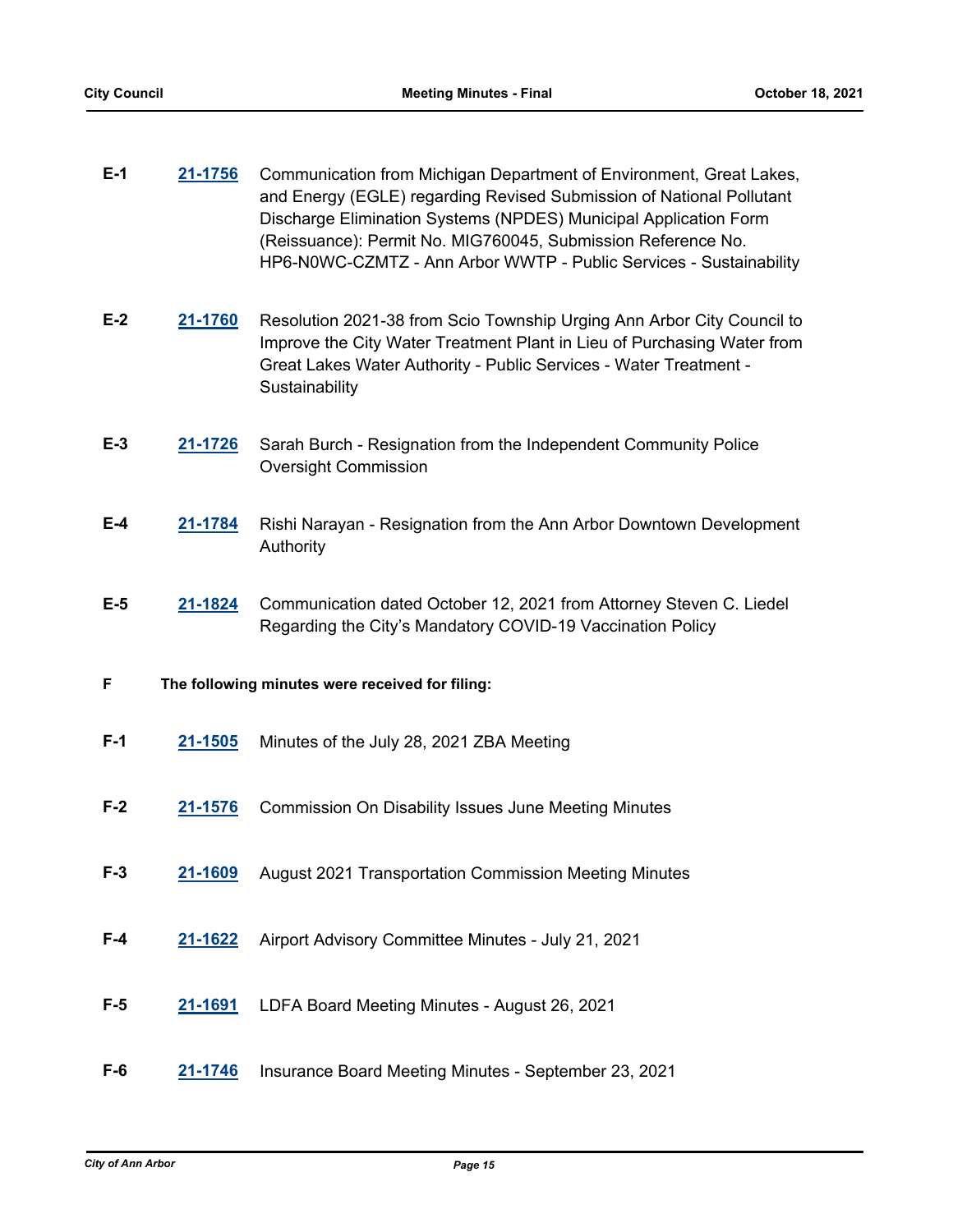### **F-7 [21-1751](http://a2gov.legistar.com/gateway.aspx?M=L&ID=28677)** Ann Arbor Public Art Commission - August 2021 Meeting Minutes

#### **G COMMUNICATIONS FROM THE CITY ATTORNEY**

*None.*

#### **PUBLIC COMMENT - GENERAL (3 MINUTES EACH)**

### **FOR ZOOM MEETINGS, PHONE CALLERS CAN PRESS \*9 TO RAISE HANDS AND \*6 TO UNMUTE THEIR PHONES WHEN CALLED UPON TO SPEAK.**

*Michelle Hughes, resident, spoke about the Concord Pines development.*

*Anne Bannister, resident, spoke about the Concord Pines development and the loss of landmark trees.*

*Tom Stulberg, resident, spoke about the City's planning process.*

*Rita Mitchell, resident, expressed her sadness with the loss of landmark trees at the Concord Pines development.*

#### **COMMUNICATIONS FROM COUNCIL**

*COUNCILMEMBER HAYNER*

*Councilmember Hayner stated the approval of the Concord Pines project is not in alignment with the City's sustainability goals.*

*COUNCILMEMBER GRISWOLD*

*Councilmember Griswold spoke about pedestrian crossing deaths.*

*COUNCILMEMBER DISCH*

*Councilmember Disch also addressed the City's sustainability goals and the conflict with current development.*

#### *COUNCILMEMBER SONG*

*Councilmember Song spoke about an upcoming City/Schools*